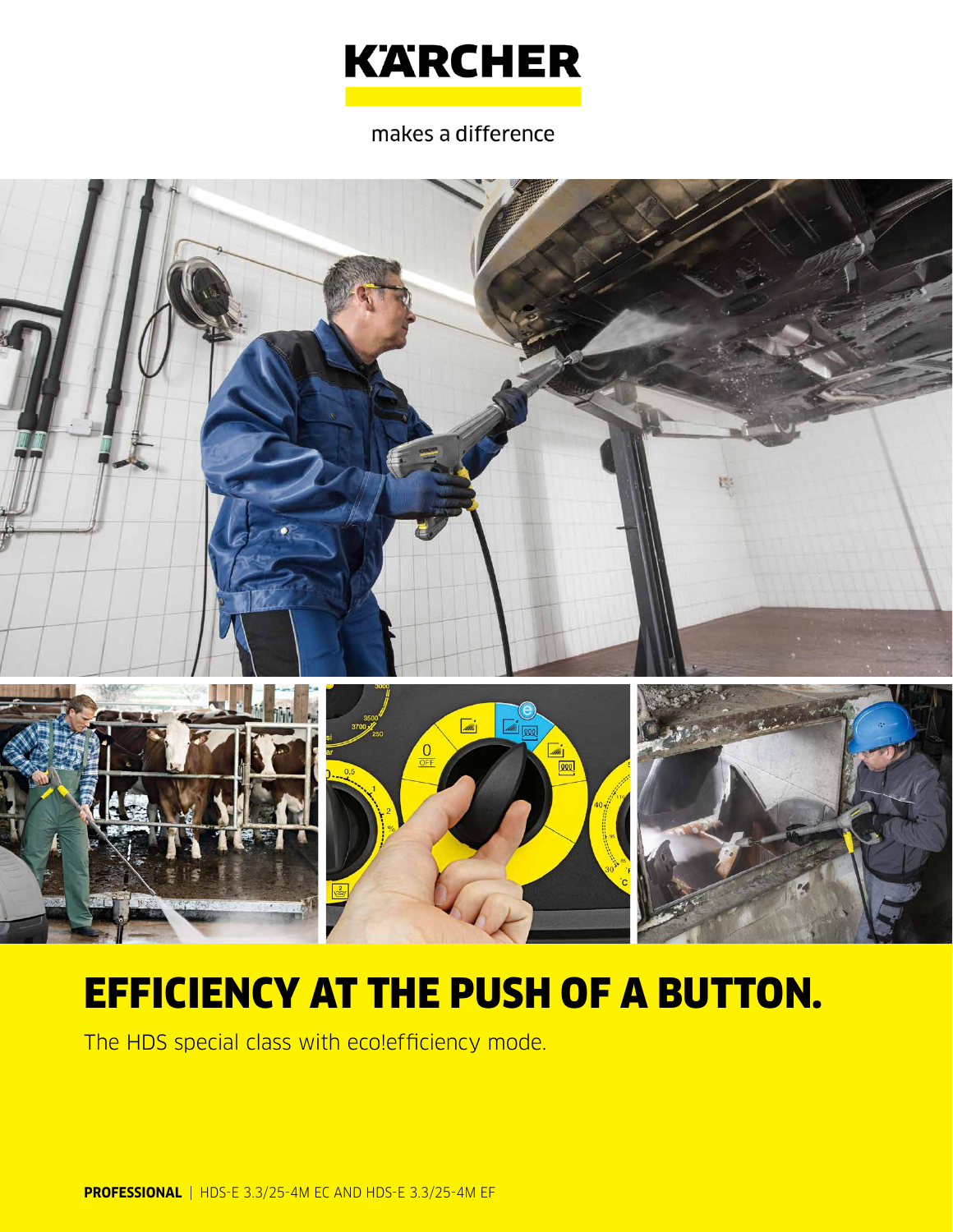### HDS SPECIAL CLASS



# **The zero emission specialist.**

The emission-free HDS-E 3.3/25-4M Ec with electric heater is ideal where exhaust gases are undesirable or prohibited. Thanks to the unique type of heater insulation and Kärcher eco!efficiency mode, the HDS-E 3.3/25-4M Ec is efficient and eco-friendly. Models are ETL certified to UL & CSA safety standards.





#### **1 Efficiency**

- eco!efficiency mode economical and environmentally friendly, even during longer periods of use.
- Reduces fuel consumption and CO<sup>2</sup> emissions by 20%.

#### **2 Ease of use**

- Intuitive operation with large single-button selector switch.
- Easy fillable tanks for fuel and detergent.
- Large glove box keeps tools and essentials at your fingertips.



■ EASY!Force technology holds the trigger down once you start it, avoiding the strain on your hands associated with other trigger guns.



- Robust, large rubber wheels with enhanced castor and brake.
- Tilting aid located on back of machine.
- Tie-downs point for safe transport and loading.